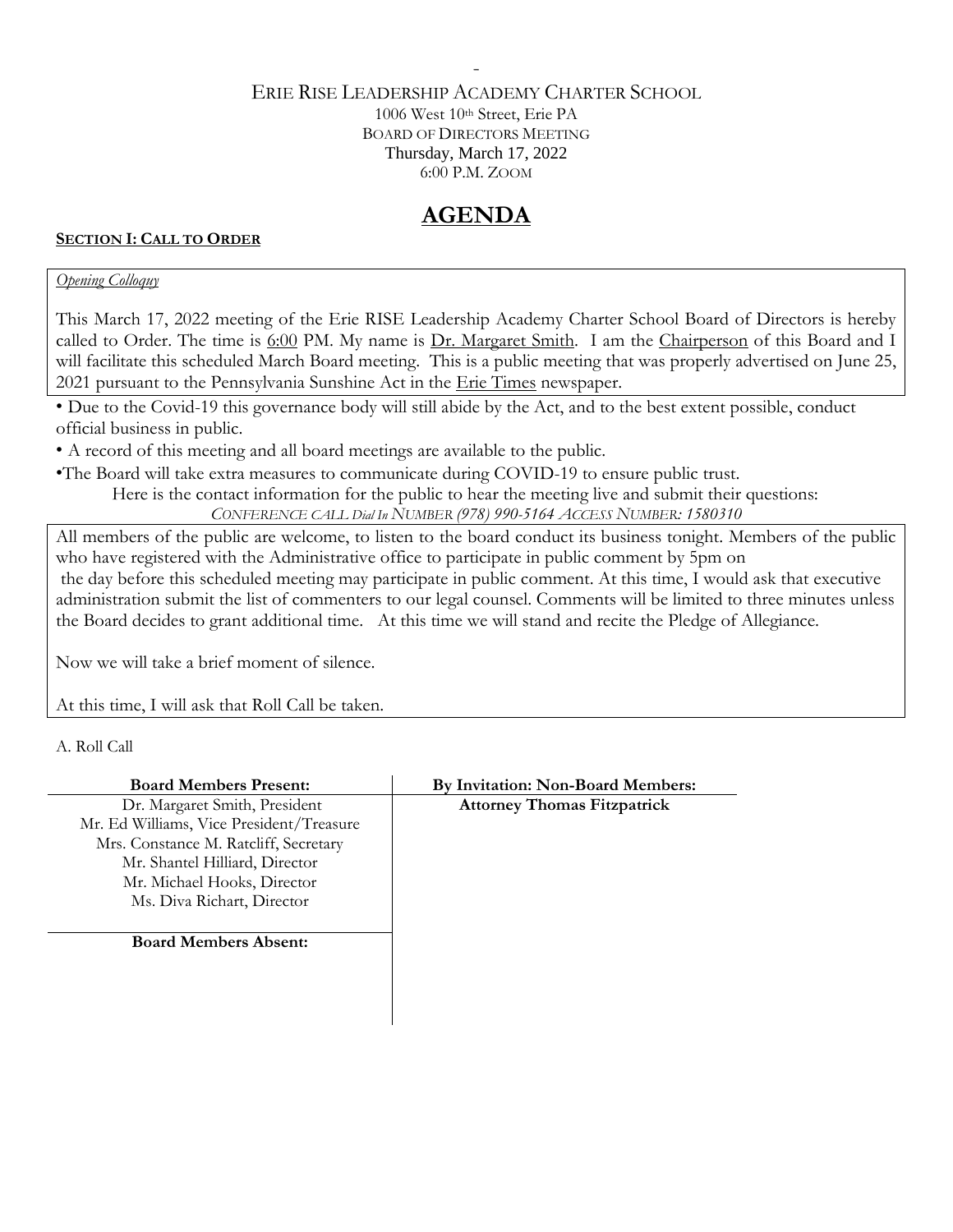#### B. Approval of Agenda

|                                |     | R151015374 Approval of the Mart 17, 2022 Agenda                                                                                    |
|--------------------------------|-----|------------------------------------------------------------------------------------------------------------------------------------|
| <b>MOTION</b><br><b>SECOND</b> |     | RESOLVED, that the Board of Directors of Erie RISE Leadership<br>Academy Charter School hereby approves the March 17, 2022 Agenda. |
|                                |     | Notes of Discussion / Advance Regulatory and Financial Comment:                                                                    |
| VOTE:                          | Who | What                                                                                                                               |
| <b>PASS</b>                    |     |                                                                                                                                    |
| [ ] FAIL                       |     |                                                                                                                                    |
|                                |     |                                                                                                                                    |

#### C. Approval of Minutes

| <b>MOTION</b> |                                                                 | R151015376 Approval of Minutes of February 17, 2022 Meeting.                                                                                                                                                           |
|---------------|-----------------------------------------------------------------|------------------------------------------------------------------------------------------------------------------------------------------------------------------------------------------------------------------------|
| <b>SECOND</b> |                                                                 | RESOLVED, that the Board of Directors of Erie RISE Leadership Academy<br>Charter School hereby approves the Minutes of the February 17, 2022 of the<br>Erie RISE Leadership Academy Charter School Board of Directors. |
| VOTE:         |                                                                 |                                                                                                                                                                                                                        |
| $[$ PASS      |                                                                 |                                                                                                                                                                                                                        |
| $[$ FAIL      | Notes of Discussion / Advance Regulatory and Financial Comment: |                                                                                                                                                                                                                        |
|               | Who                                                             | What                                                                                                                                                                                                                   |
|               |                                                                 |                                                                                                                                                                                                                        |
|               |                                                                 |                                                                                                                                                                                                                        |
|               |                                                                 |                                                                                                                                                                                                                        |
|               |                                                                 |                                                                                                                                                                                                                        |

#### **SECTION II: REPORTS**

A. Hearing of Citizens

*Community Comment Colloquy (General Counsel)*

Good Evening, my name is Tom Fitzpatrick with Mincey Fitzpatrick Ross, LLC, and General Counsel to the Board of Directors of Erie RISE Leadership Academy Board of Directors. Will you please state your name for our records?

You will have three minutes to address the Board. Any documents or communications that you might supplement your comment with should be submitted to me. I will keep the time and notify the board when three minutes have elapsed.

This Board may choose not to comment, question or respond in any way to your public comment. I will begin the time now.

| Who | What |
|-----|------|
|     |      |

- B. CEO Report
- C. Finance and Audit Committee Report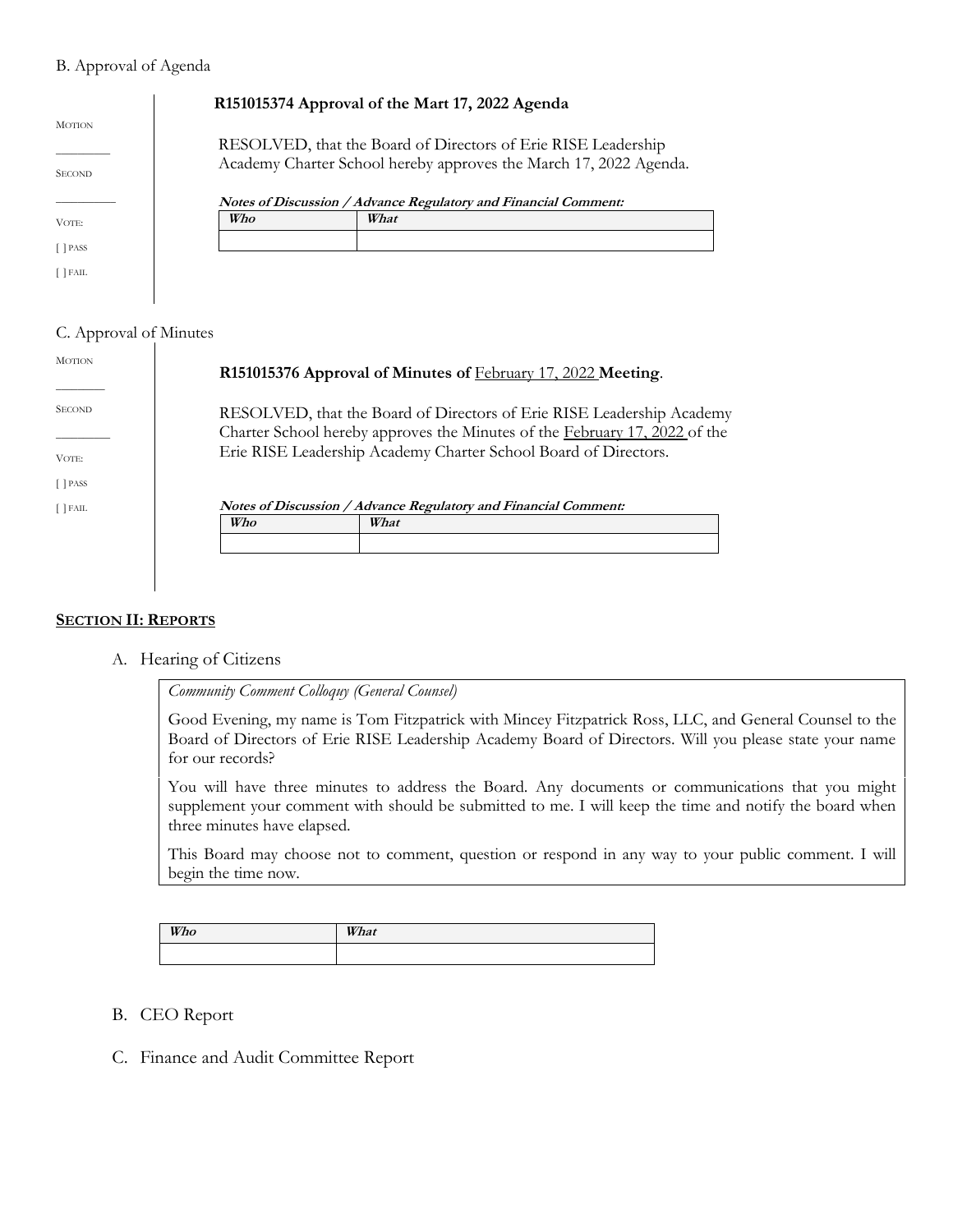## **SECTION III: RESOLUTIONS**

#### A. APPROVAL OF REPORTS

| <b>MOTION</b>                                              | R1510151378 Reports of the CEO                                                                                                                                                                                                                                    |  |  |
|------------------------------------------------------------|-------------------------------------------------------------------------------------------------------------------------------------------------------------------------------------------------------------------------------------------------------------------|--|--|
| <b>SECOND</b>                                              | RESOLVED, the Board of Directors of Erie RISE Leadership Academy Charter<br>School accepts the CEO Reports and all documents submitted thereby, which<br>shall be incorporated into the record of this meeting.                                                   |  |  |
| VOTE:                                                      | R151015380 Reports of the Finance and Audit Committee                                                                                                                                                                                                             |  |  |
| $[$ PASS<br>$[$ $]$ FAIL                                   | RESOLVED, the Board of Directors of Erie RISE Leadership Academy Charter<br>School accepts the Finance Reports and all documents submitted thereby, which<br>shall be incorporated into the record of this meeting.                                               |  |  |
|                                                            | Notes of Discussion / Advance Regulatory and Financial Comment:                                                                                                                                                                                                   |  |  |
|                                                            | What<br>Who                                                                                                                                                                                                                                                       |  |  |
|                                                            | <b>SECTION IV: UNFINISHED BUSINESS</b><br>A. Academic Committee Report - Mr. Shantel Hilliard<br>SEL Report Update - Dr. Margaret Smith<br>Personnel Update - Executive Committee<br>B. ACT 55 Board Training Update<br>C. Health Care Professionals-LECOM update |  |  |
| <b>MOTION</b>                                              | D. BUILDING LEASE<br>E. STATEMENT OF FINANCIAL INTERESTS DUE APRIL 1ST                                                                                                                                                                                            |  |  |
| <b>SECOND</b><br>VOTE:<br>$[$ PASS<br>$\left[\right]$ FAIL | <b>SECTION V: NEW BUSINESS</b><br>A. 2022 NUSA CONFERENCE, LITTLE ROCK, AR<br>B. PA COMMISSION ON CRIME AND DELINQUENCY GRANT (MENTAL HEALTH)<br>C. SCHOOL ORGANIZATION CHART UPDATE                                                                              |  |  |